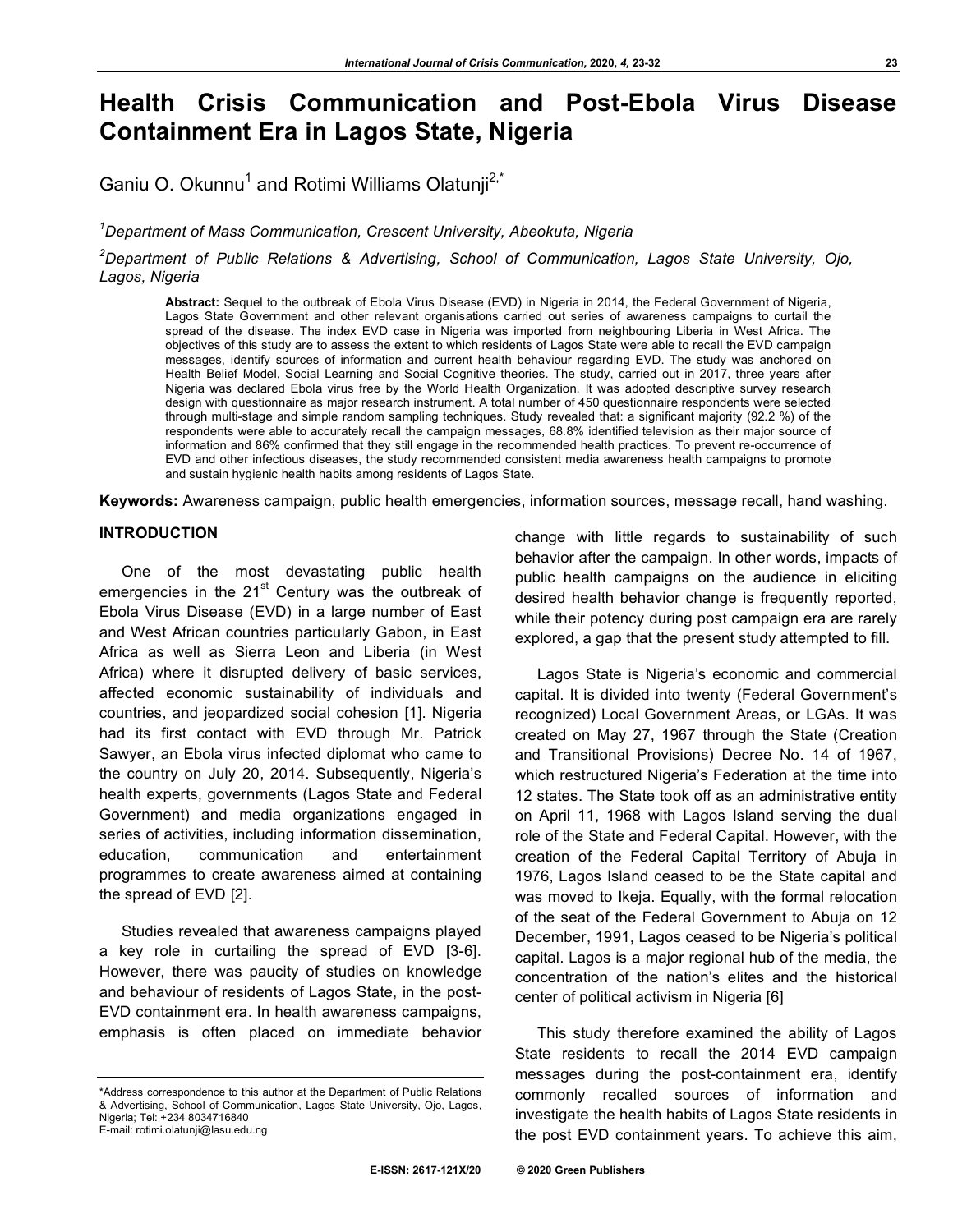the study was guided by three research objectives, amongst others:

- 1. assess the extent to which residents of Lagos State were able to recall Ebola Virus Disease (EVD) messages in the post-disease crisis containment era
- 2. identify the most commonly recalled sources of information on EVD by residents of Lagos State, Nigeria in the post-disease containment years
- 3. examine the commonly sustained health habits of residents of Lagos State towards EVD related issues in the post-disease crisis containment era in Nigeria

#### **LITERATURE REVIEW**

Health communication is a process for the development and diffusion of messages to specific audiences in order to influence their knowledge, attitudes and beliefs in favor of healthy behavioral choices [7]. It is the scientific development, strategic dissemination, and critical evaluation of relevant, accurate, accessible, and understandable health information communicated to and from intended audiences to advance the health of the public [8]. Health campaigns are usually designed to influence people's beliefs and actions toward their health or the health of others; for specific target audiences or groups, and hardly for the entire population; for implementation within a particular span of time and to be integrated with various media and other communication efforts to educate an audience about a health-related topic [9]. In addition, health communication also deploys crusader advertising to address certain social issues and advocate for social change. Crusader advertising or cause marketing involves the use of advertising messages and visuals to promote the well-being and development of the society beyond profit making [10].

The first known case of Ebola Virus Disease in Nigeria occurred through a Liberian diplomat, Mr. Patrick Sawyer, who was exposed to the disease in his country, Liberia. On July 17, 2014, while under observation in a hospital in Monrovia, Liberia, for possible Ebola treatment, Mr. Sawyer left the hospital against medical advice. On July 20, he flew by commercial airline from Monrovia via Accra, Ghana, to Lomé, Togo, then changed aircraft, and flew to Lagos [11]. On July 20, 2014, the acutely ill Mr. Sawyer

arrived at the international airport in Lagos, Nigeria, and was confirmed to have Ebola Virus Disease after been admitted to a private hospital, First Consultant Hospital, Obalende, Lagos State. According to a report by the Bureau of Public Service Reforms, Mr. Sawyer told the staff at the First Consultant Medical Centre, that he had malaria and denied having any contact with an Ebola patient. Since malaria is not transmitted from person to person, the staff at the First Consultant Medical Centre did not take protective precautions [2].

When doctors took his blood to test for Ebola, Patrick Sawyer insisted on being discharged. But a doctor, Stella Ameyo Adadevoh, who had spent 21 years at the hospital, realized that Sawyer's symptoms suggested something much more serious than malaria and with the help of her colleagues had to physically restrain the patient from leaving the hospital to attend the ECOWAS conference despite threats of legal actions by the patient [2]. Mr. Sawyer was moved to isolation Centre when test results confirmed he had Ebola virus. He died on July 25, 2014 and his corpse was cremated same day at Lagos Mainland Hospital, Yaba, after exposing 72 persons at the Lagos International airport and the hospital to the disease. One of the exposed victims was Dr. Stella Adedevoh, who attended to him at the Lagos hospital and later died of EVD [11].

The Federal Ministry of Health, with guidance from the Nigeria Centre for Disease Control (NCDC), declared an Ebola emergency in Lagos State. On July 23, the Federal Ministry of Health, with the Lagos State Government and international partners, activated an Ebola Incident Management Centre as a precursor to the Emergency Operations Center (EOC) to rapidly respond to the outbreak. One of the measures taken by the government to contain the spread of the virus was public awareness campaigns. The Lagos State Government and the Federal Government of Nigeria rose to the occasion by embarking on massive public awareness on television, radio, billboards, posters and social media as well as via bulk SMS [2]. The main message was *'Wash your hands'.* The Nigerian government also engaged traditional, religious and community leaders to ensure the message of *'handwashing'* reached the remotest part of the country.

# **THEORETICAL FRAMEWORK**

Three theories are relevant in the study dealing with awareness and perceived influences of EVD campaign on residents of Lagos Metropolis, Nigeria. These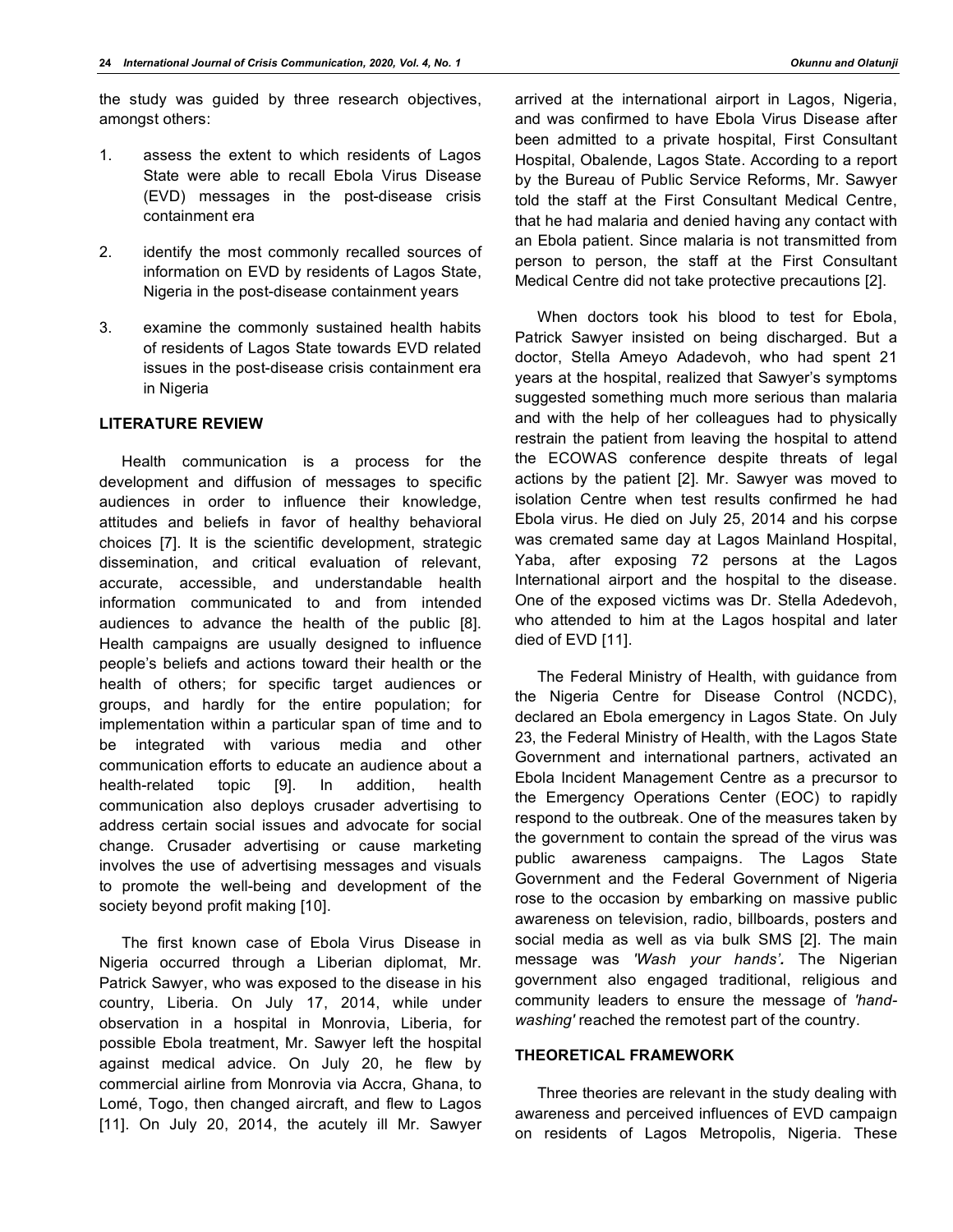include, Health Belief Model (HBM), Social Learning Theory, and Social Cognitive Theory. Each of these theories is now briefly discussed. Health Belief Model (HBM) is a cognitive model which posits that behavior is determined by a number of beliefs about threats to an individual's well-being and the effectiveness and outcomes of particular actions or behaviours. Some constructions of the model feature the concept of selfefficacy [12] alongside these beliefs about actions. These beliefs are further supplemented by additional stimuli referred to as 'cues to action' which trigger actual adoption of behavior.

Perceived threat is at the core of the HBM as it is linked to a person's 'readiness' to take action. It consists of two sets of beliefs about an individual's perceived susceptibility or vulnerability to a particular threat and the seriousness of the expected consequences that may result from it. The perceived benefits associated with a behaviour, that is its likely effectiveness in reducing the threat, are weighed against the perceived costs of and negative consequences that may result from it (perceived barriers), such as the side effects of treatment, to establish the overall extent to which a behaviour is beneficial. The individual's perceived capacity to adopt the behaviour (their self-efficacy) is a key component of the model. Finally, the HBM identifies two types of 'cue to action'; internal, which in the health context includes symptoms of ill health, and external, which includes media campaigns or the receipt of other information. These cues affect the perception of threat and can trigger or maintain behaviour. Therefore, being guided by HBM, EVD communication campaigns need to send strong cues to emphasize threats the disease constitute to life, about susceptibility or vulnerability, and self-efficacy in adoption of personal hygiene in the containment of the spread of the disease.

Social learning theory (SLT) was developed in the 1970s by a Canadian psychologist, Albert Bandura, adding a new dimension to understanding human behaviour and its influences. The theory claims that most human behaviour is learned observationally through modeling and that people learn from one another, via observation, imitation, and modeling [13]. The theory is often seen as a bridge between behaviorist and cognitive learning theories because it encompasses attention, memory, and motivation. The most important concepts of the theory are modeling, efficacy and para-social interaction. The theory explains human behaviour in terms of continuous reciprocal interaction between cognitive, behavioral, and environmental influences.

Social cognitive theory is based on the idea that we learn from our interactions with others in a social context [14]. Separately, by observing the behaviors of others, people develop similar behaviours. After observing the behavior of others, people assimilate and imitate that behavior, especially if their observational experiences are positive ones or include rewards related to the observed behaviour. Social cognitive theory is founded on the model of causation. Human behavior has often been explained in terms of onesided determinism. In such modes of unidirectional causation, behavior is depicted as being shaped and controlled either by environmental influences or by internal (personal) dispositions [15].

According to social cognitive theory, a learner is viewed as thoroughly integrated with the environment within which he or she is learning. The learner's cognitive responses, behaviors, and environment all work together to create learning. Learners observe models and build self-efficacy, their belief that they can accomplish the work modeled. Based on the learners understanding of why it is important to learn something and their belief that they can accomplish the learning, learners will then self-regulate their learning and become proactive in their efforts to gain mastery. Social cognitive theory favors a model of causation involving triadic reciprocal determinism. In this model of reciprocal causation, behavior, cognition and other personal factors, and environmental influences all operate as interacting determinants that influence each other bi-directionally. Thus, the use of Icons, opinion leaders and political leaders to disseminate information, education, communication and entertainment and practices relating to health relies heavily on social cognitive theory.

# **RESEARCH METHODS AND MATERIALS**

This study employed descriptive survey research design and used questionnaire to gather data. The study population included all residents of Lagos State, the first contact state with the EVD. National Bureau of Statistics [16] projected the population of Lagos State to be 12,555,598 residents. Respondents for the study were selected through multi-stage and simple random sampling techniques. A total of 450 respondents were selected from the projected population of over 12,555,598 Lagos State residents. Lagos State was stratified into three senatorial zones (Lagos West,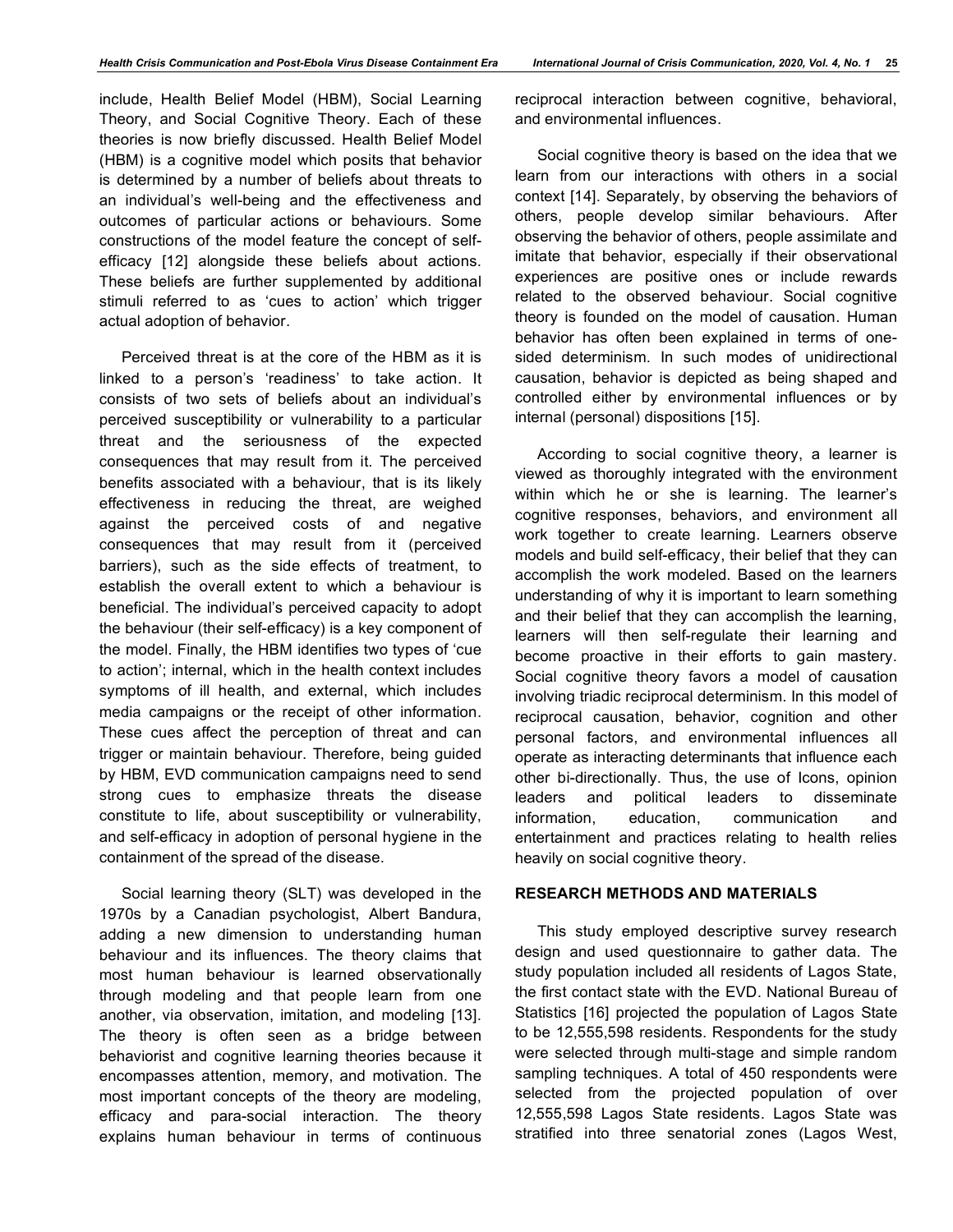Lagos East and Lagos Central). Each zone was further delineated into Local Government Areas. Three local governments were selected from each senatorial zone through simple random sampling technique. Each LGA was stratified into wards (a ward was selected from each LGA through simple random sampling technique) and each ward was stratified into streets (two streets were randomly selected from each ward) and twenty five houses were picked from each street. Subjects were randomly selected at their areas of aggregation such as their residences or places of work. The selection of the respondents is provided in appendix 1, titled Selection of Respondents.

Of the 450 copies of questionnaire administered, 408 (90.6%) were duly filled and returned. Validity of the instrument was carried out to ensure that the research instrument was adequate for generating the required data while reliability measures were taken through the test-retest method, with an interval of two weeks. The sample adopted for the reliability test did not participate in the final study. The reliability coefficient of the first test was 0.645 or 64.5%. This indicates high reliability. The coefficient of the second test was 0.719 or 71.9%. This coefficient also indicates high reliability of the research instrument. The average of the two reliability tests was 0.652 or 65.2% which implies that the instrument was reliable.

# **RESULTS**

# **Research Question 1: To what Extent are Residents of Lagos State able to Recall EVD-Related Messages in the Post-Disease Containment Era?**

The study first examined the extent to which the respondents were exposed to the 2014 EVD messages. According to research findings, of the 408 completed questionnaire, a significant majority of the respondents (92.2 %) stated that they were exposed to information on EVD. Subsequently, the study attempted to investigate the ability of the respondents to recall the 2014 EVD messages. According to research findings, respondents were able to recall messages on the disease called Ebola. They were asked to indicate the full meaning of EVD. Data generated reveal that 89.2% of the respondents correctly indicated the full meaning of EVD (Ebola Virus Disease) while the remaining 10.8% were unable to. The study also enquired from the respondents messages received during the 2014 Ebola outbreak. According to research findings, a majority of the respondents (66.2%) identified hand washing as the

prominent message received during the EVD incidence. Some myths surrounding EVD like use of stated salt water and Kolanut as cure for Ebola, that Ebola can be spread through mosquito bite and that Ebola can be spread through contaminated food were also identified (see appendix II, titled Messages received during the Ebola outbreak in 2014).

#### **Research Question 2: What are the Most Commonly Recalled Sources of Information on EVD by Residents of Lagos State in the Post-Disease Containment Era?**

The study also attempted to identify the respondents' sources of information on EVD. Data reveal that 25.5% of the respondents identified television as their major source of information, followed by those who chose social media (15.2%); friends and family was identified as the third major source of information on EVD (12.3%). Other sources are radio (7.8%), newspapers (7.4%), religious leaders (6.1%), community health workers (5.9%), government website (2.5%), billboard (1.9%) and pamphlets and posters (1%). However, 14.5% of the respondents selected more than one information source, thus, those multiple choices are rendered void (see appendix III, titled Respondents' dominant sources of information on EVD).

The study intensified further to determine whether the respondents used any additional medium of information to complement information from the major source. In response to this, 39.2% of the respondents identified social media as the secondary source of information on EVD. This was followed by friends and family (26%), news media (15%), health workers (8.8%), government and health websites (6.9%), religious leaders (3.2%) and those with no response (1%) (appendix IV, titled Respondents' Secondary Sources of Information).

#### **Research Question 3: What are the Commonly Sustained Health Habits of Residents of Lagos State Towards EVD in the Post-Disease Containment Era?**

The study sought to determine the extent to which respondents engaged in the prescribed health habits in the EVD post-campaign era. According to research findings, 86% of the respondents agreed that after every activity, they still wash their hands; 69.6 equally agreed that after every handshake with friends, family members and strangers, they still wash their hands, 91% stated that they still use hand sanitizers, 87.8%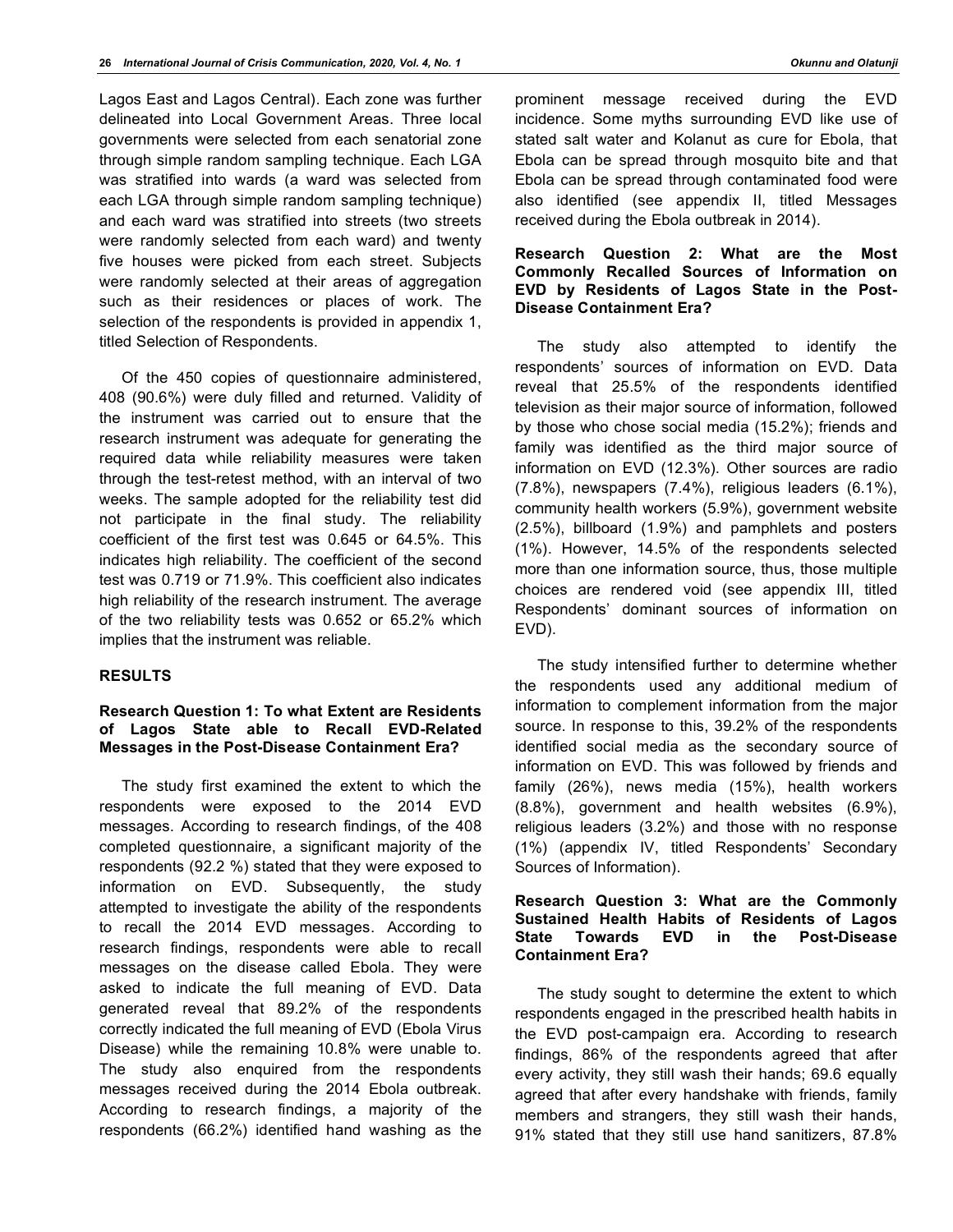noted that they will report any member of their family that exhibits symptoms of EVD and 86.8% stated that they will seek the services of medical experts if they witness any health emergency. A significant majority of the respondents stated that in spite of the fact that the disease is no more, they still wash their hands after major activity. The data are captured in appendix V titled, Respondents' post campaign health habits on EVD.

#### **DISCUSSION OF FINDINGS**

#### **Awareness on EVD-Related Messages in the Post-Disease Containment Era**

The study discovered that a significant majority of the respondents (92.2%) had exposure to 2014 EVD messages. The study proceeded further to examine the ability of the respondents to recall messages received during the EVD crisis. About 66.2% of the respondents easily recollected the right message on EVD which hinges on hand washing. Based on the data, it was observed that the respondents were substantially exposed to the 2014 EVD awareness campaigns. This could be attributed to factors such as the perceived severity of the incidence, the effectiveness of health communication campaigns and socio-environmental factors. Influence of the perceived severity of a disease is also identified as a key factor in behavior modification processes according to Health Belief Model. Perceived severity as one of the core components of Health Belief Model refers to feelings about the seriousness of the consequences of developing a specific health problem. The major assumption of this model is that in order to engage in healthy behaviors, intended audiences need to be aware of their risk for severe or life-threatening diseases and perceive that the benefits of behavior change outweigh potential barriers or other negative aspects of recommended actions.

The perceived severity of the disease may be responsible for the audience's attention and importance attached to information on EVD. This may ultimately influence the extent to which they seek enlightenment on the disease. This scenario conforms to one of the assumptions of the Social Learning Theory. Attention is one of the stages of observational learning [13]. To acquire new knowledge, the audience must first pay detailed attention to information about the issue. The level of the audience attention is greatly influenced by the importance attached to the issue which is also driven by perceived severity of the issue.

Apart from the severity of the disease, the Lagos State Government quickly embarked on series of health interventions to curb the spread of the disease. A component of the intervention was an integrated health campaign aimed at creating awareness about the disease, its symptoms and prevention tips. The social mobilization sub-committee of the intervention team developed a communication and social engagement strategy that was evidence-based and risk informed. It included the use of traditional community mobilization, print, electronic and social media channels. The effectiveness of the 2014 EVD campaign was partially due to a Knowledge, Attitude and Practice (KAP) survey [17] conducted by the Operations Research sub-group under the Epidemiology/Surveillance Team in Lagos, which provided the basis for the State's communication campaign.

The creative use of repetition and frequency of the messages is perceived as another key factor that created mass awareness on the prevalence of the EVD messages during the period [18]. The adoption of principle of repetition for the EVD campaign messages also played an important role in the post crisis learning by the audience. Most of the 2014 EVD messages adopted the hand washing as the central message. It should be noted however that nearly 44% of the respondents were not able to easily recollect the right message on EVD due to the fact that shortly after Nigeria received EVD clean bill of health from WHO, governments and non-governmental organizations significantly reduced public awareness campaigns on hand hygiene as the most effective route for preventing the spread of infectious and contagious diseases. Hence, it thus appears that the more public health awareness campaigns are mounted and sustained, the more the audience are aware of health hazards, and the more the level of attention to health and hygiene.

#### **Dominant Sources of Information on EVD in the Post-Disease Containment Era**

This study examines the sources of information of the respondents on EVD messages. Data reveal that about 25.5% of the respondents identified television as their major source of information on EVD, followed by social media, family and friends and radio. The selection of television by the respondents as their major source of information on EVD is a confirmation of earlier studies on the role of television in campaigns and aiding audience learning. One of such studies was a study carried out [19] to demonstrate the increasing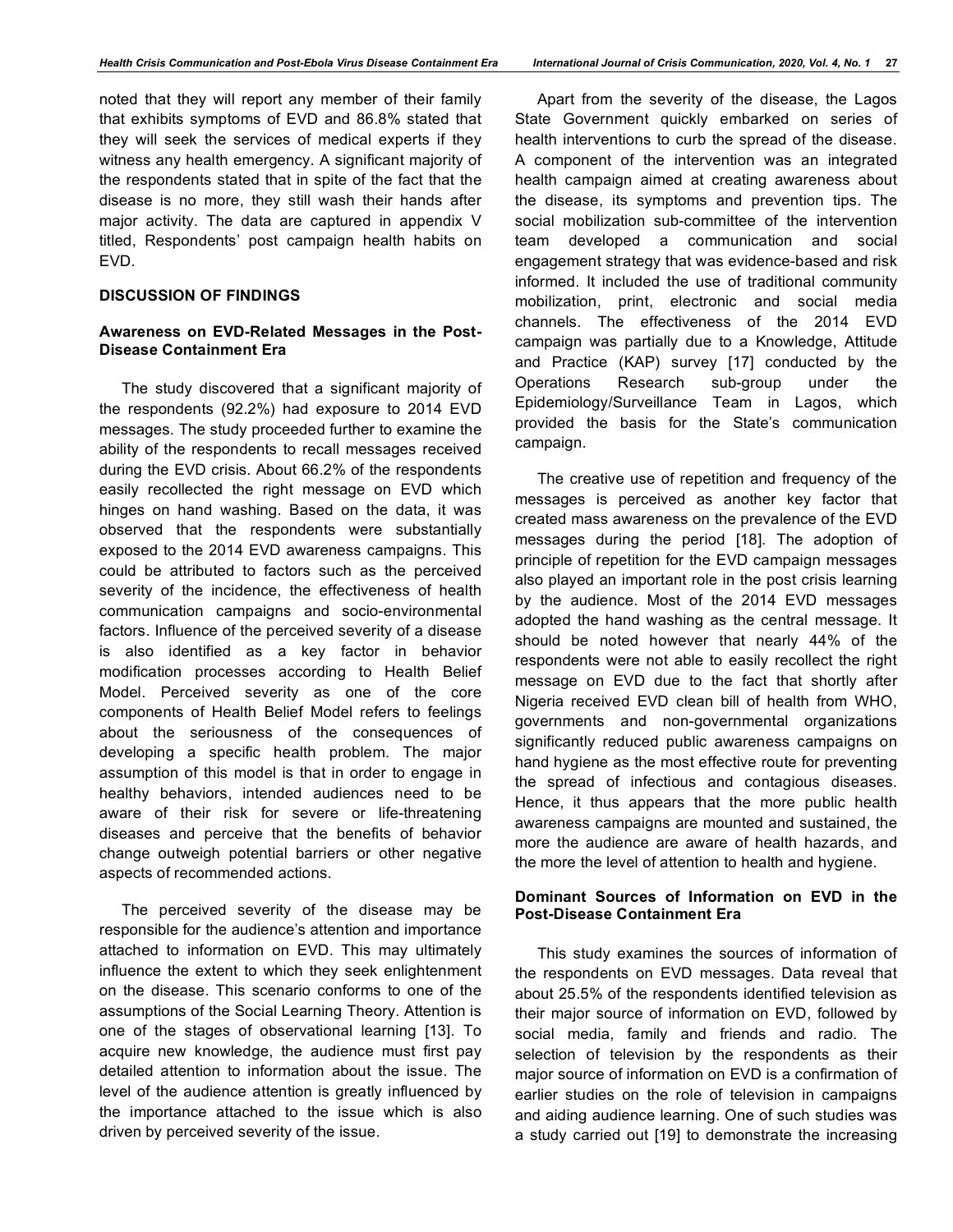usefulness of the "cool media" of television, film and video in facilitating teaching and learning in schools. The use of television as a cool medium aided learning because of its ability to make learning interesting, entertaining and relevant to the needs of the learner. Relating this to the EVD scenario, the use of television provided the audience of the EVD messages a unique opportunity to experience the EVD messages comprehensively through the audio-visual elements of the medium and in a relaxed mood.

The 2014 EVD campaign was built on effective media campaign strategies. Educating and enlightening the public about EVD was a critical part of the efforts to contain the outbreak and spread of the virus in Nigeria. Central to the 2014 EVD media strategy was the use of television to educate the respondents about the disease. Television has the power of imprinting messages on the mind and as such it performs an important function in dealing with social change especially attitudinal change that could bring about healthy living [20]. Television can also be effective for reaching people with limited literacy skills because relying on written materials on health information can be overwhelming. Therefore, health messages delivered through television outlets might be an effective option because of their visual appeal. It also cuts across literacy barrier which affords those in the rural region, especially for those with limited literacy skills to view health programmes directed at them. In view of the potentials of television in message dissemination, it was effectively deployed as part of the media vehicle for the 2014 EVD. Hence, its selection as the major choice of source of information by the respondents. This study also confirmed an earlier one [17] which investigated public knowledge, perception and sources of information on EVD in Lagos. The study discovered that that 68.8% of the respondents identified television as the most common source of information on EVD during the curtailment era. The entertainment component of the television medium, in addition to the power of sight and sound, also easily recommends it for wider use in relation to awareness campaigns before, during and after any health crisis.

The 2014 campaign as stated earlier was anchored on effective use of both the traditional and new media. The social media strategy was effectively utilized to provide real time information for the Lagos State residents on EVD. At 67 million users, Nigeria reportedly has the eighth largest internet population in the world [21]. About 30% of Nigeria's 200 million population use the Internet out of which 70 per cent are

using social media (Facebook, YouTube and Twitter all count in the top ten most visited sites in Nigeria) [21]. With so many Nigerians online, portals like *ebolalert.org* set up by volunteer doctors, and the public/private ebolafacts.com initiative, became important channels to provide accurate information to help people stay safe. They complemented telephone hotlines and more traditional public health approaches. Moreover, Lagos State has the highest concentration of social media users in Nigeria. There were about 4.1 million tweets that had some location data, 1.14 million came from users in Lagos and 454,000 from Abuja. Only around one per cent of all tweets included a precise latitude-longitude geo-tag [21].

The UN Children's Fund (UNICEF) played a critical role in the communications on EVD, using the SMS portal UReport, a free SMS platform designed as a community-based two-way information exchange mechanism. According to UNICEF Communications Specialist, Geoffrey Njoku, over 57,000 people received more than 3.6 million SMS containing key messages about Ebola and how to stay protected over a six-week period[21]. This provides the justification for the selection of social media as the secondary source of information on the EVD incidence. The integrated marketing communication approach is therefore deemed critical to health awareness campaigns.

# **Health Habits of Residents of Lagos State Towards EVD in the Post-Disease Containment Era**

This study also examines the health related habits of the respondents towards EVD in the post campaign era. The ultimate goal of health awareness campaigns is to bring about desirable health habits. According to the present research findings, 86% of the respondents agreed that after every activity, they still wash their hands; 69.6 equally agreed that after every handshake with friends, family members and strangers, they still wash their hands, 91% stated that they still use hand sanitizers, 87.8% noted that they will report any member of their family that exhibits symptoms of EVD. Based on the Health Belief Model, perceived severity of a disease is considered a major influencing factor in behavior change. In order for behavior to change, people must feel personally vulnerable to a health threat, view the possible consequences as severe, and see that taking action is likely to either prevent or reduce the risk at an acceptable cost with few barriers [22]. In addition, a person must feel competent (have self-efficacy) to execute and maintain the new behaviour.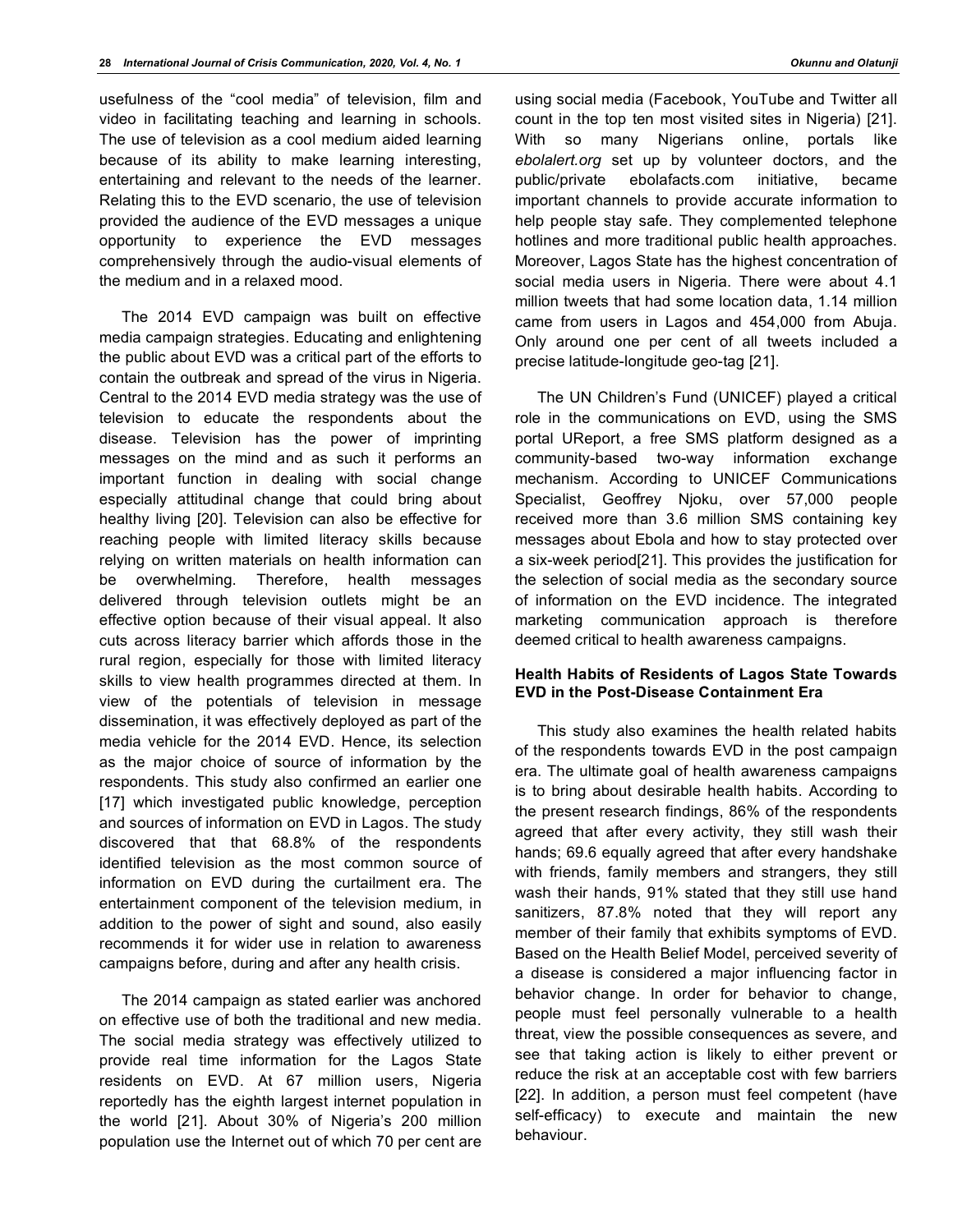Apart from the perceived severity of the EVD incidence, the concept of self-efficacy also explains respondents' perception on the recommended health behavior, particularly, the hand washing practice. An assessment of EVD campaign materials during the outbreak of the disease shows that hand hygiene was the predominantly recommended health action. This requires little or no effort. The use of celebrities, artistes, public figures and school children to engage in the recommended health practices during the EVD crisis was aimed at encouraging the audience to learn and reproduce the new behavior. This conforms to some of the requirements of the social learning theory for adoption of new behaviour. Observational learning from a model requires four cognitive stages: attention, retention, reproduction and motivation [13]. The audience having been exposed to the message (attention) and convinced about it, retains or store the new information which he will reproduce at a later time for the prescribed behavior change to take place. Expectedly, the EVD campaigns creatively and repeatedly focused on key issues regarding the incidence such as factors of transmission and recommended health practices.

This study confirms the results of a similar study [23] on the effect of Ebola hand washing among secondary school students in Oyo State. According to the study, the level of hand washing practices among secondary school students improved significantly. This was due to great emphasis and attention paid to hand washing during the campaign in Oyo state. Good hand hygiene is an important control measure for the prevention of transmission of gastro-intestinal and respiratory infections. Improvement in hand-washing was higher among those who watched EVD health messages on television and those who listened to it in the church. A national emergency hand washing campaign was launched in Nigeria during the EVD outbreak. It is however significant to note that absence of health-related facilities and services are crucial to the sustenance of healthful practices in developing countries. With endemic poverty, lack of openness in governance, poor funding of health facilities and lack of political will, absence of water supplies, wash hand sinks, soap and sanitizers in public buildings and schools limit the rate of adoption of recommended behavior. Therefore, in addition to health awareness campaigns, there is a need for equal attention to the provision of the right health infrastructures, to halt incidences of infection and transmission of diseases in

sub-Saharan Africa. This has implications for the Corona Virus pandemic (COVID-19) which initially broke out in Wuhan China towards the end of 2019 and eventually spread to most countries of the world.

#### **CONCLUSION**

The study was carried out to examine the extent to which residents of Lagos were able to recall the 2014 EVD campaign and their current health habits towards EVD in post-disease containment era. This study shows that the respondents were exposed to the 2014 EVD media awareness campaigns and are able to sustain hand washing and other recommended health practices during the post-disease containment era. The findings confirmed the assumptions of health belief model, social learning and social cognitive theories. The study thus represents an attempt at post-disease containment evaluative study. Unlike previous studies that are limited to the campaign period, this study evaluated the audience knowledge and practice in the post-EVD era. Accordingly, it is recommended that state and federal governments in Nigeria should intensify awareness campaigns on healthy lifestyle, including regular hand-washing and sanitation measures to prevent a resurgence of health epidemics. Moreover, health awareness campaigns should be based on positive socio-cultural norms (religious and cultural practices) to encourage compliance. Equally important is the need for equal attention to the provision of health infrastructures to halt incidences of infection and transmission of diseases in sub-Saharan Africa.

A major limitation of the present study was that the questionnaire was designed in a self-report format, which made it impossible to confirm the veracity of the claims of respondents about post-EVD health hygiene practices. Equally, because of the nature of the research design, there was no opportunity for participant observation (obtrusive or otherwise), to confirm health practices in the post-EVD containment era. These limitations easily suggest the need for future researchers to adopt the triangulated research design so as to be able to report on influences of health awareness campaigns on behavior modifications with a high degree of certainty. Nevertheless, the present study has demonstrated that when health awareness campaigns are sustained after any health crisis is contained, the desired attitude and behavioral modifications can both be enhanced and sustained.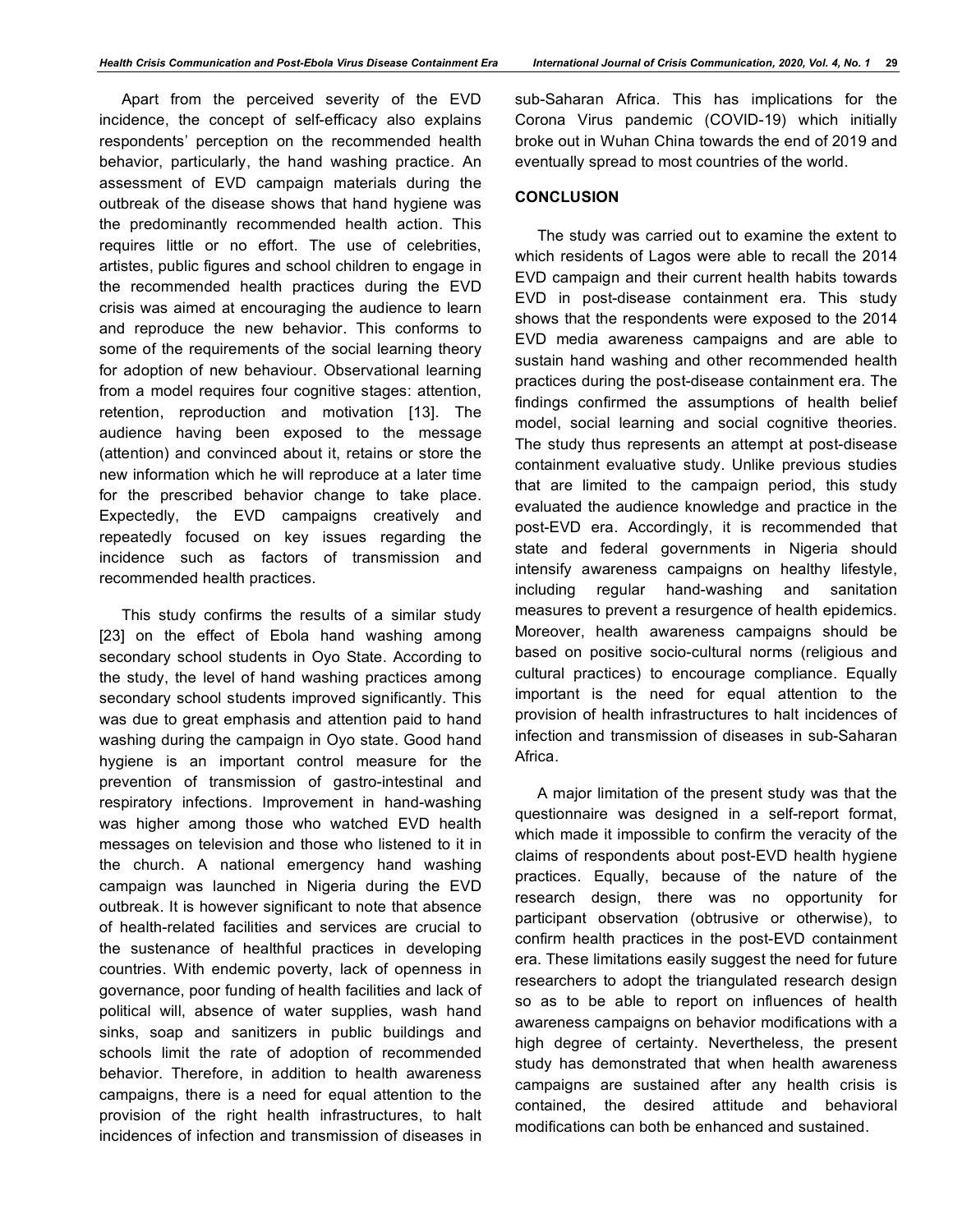#### **Appendix I: Selection of Respondents**

| No             | <b>Senatorial District</b> | <b>Local Governments</b> | <b>Selected Respondents</b> |
|----------------|----------------------------|--------------------------|-----------------------------|
| 1.             | Lagos West                 | Agege                    | 50                          |
| 2              |                            | Ifako Ijaye              | 50                          |
| 3              |                            | Badagry                  | 50                          |
| 4              | Lagos Central              | Lagos Island             | 50                          |
| 5              |                            | Oshodi-Isolo             | 50                          |
| 6              |                            | Surulere                 | 50                          |
| $\overline{7}$ | Lagos East                 | Ikorodu                  | 50                          |
| 8              |                            | Epe                      | 50                          |
| 9              |                            | Ibeju Lekki              | 50                          |
|                |                            | Total                    | 450                         |

# **Appendix II: Messages Received during the Ebola Outbreak in 2014**

| Which of the following messages did you receive during the 2014 Ebola outbreak | Percentage   |  |  |
|--------------------------------------------------------------------------------|--------------|--|--|
| Wash your hands to prevent spread of Ebola Virus Disease                       | 66.2         |  |  |
| Salt water and Kolanut can cure Ebola                                          | 13           |  |  |
| EVD has no cure                                                                | 12           |  |  |
| EVD can be spread through mosquito bite                                        | 6.9          |  |  |
| EVD can be spread through contaminated food                                    | າ            |  |  |
| Total                                                                          | 100% (n=408) |  |  |

# **Appendix III: Respondents' Dominant Sources of Information on EVD**

| Respondents' Major Sources of Information | Percentage % |  |  |
|-------------------------------------------|--------------|--|--|
| Television                                | 25.5         |  |  |
| Social media                              | 15.2         |  |  |
| Multiple responses                        | 14.5         |  |  |
| Friend and family                         | 12.3         |  |  |
| Radio                                     | 7.8          |  |  |
| Newspaper                                 | 7.4          |  |  |
| Religious leader                          | 6.1          |  |  |
| Community health worker                   | 5.9          |  |  |
| Government website                        | 2.5          |  |  |
| Billboard                                 | 1.9          |  |  |
| Pamphlet and poster                       | 1            |  |  |
| Total                                     | 100 (n=408)  |  |  |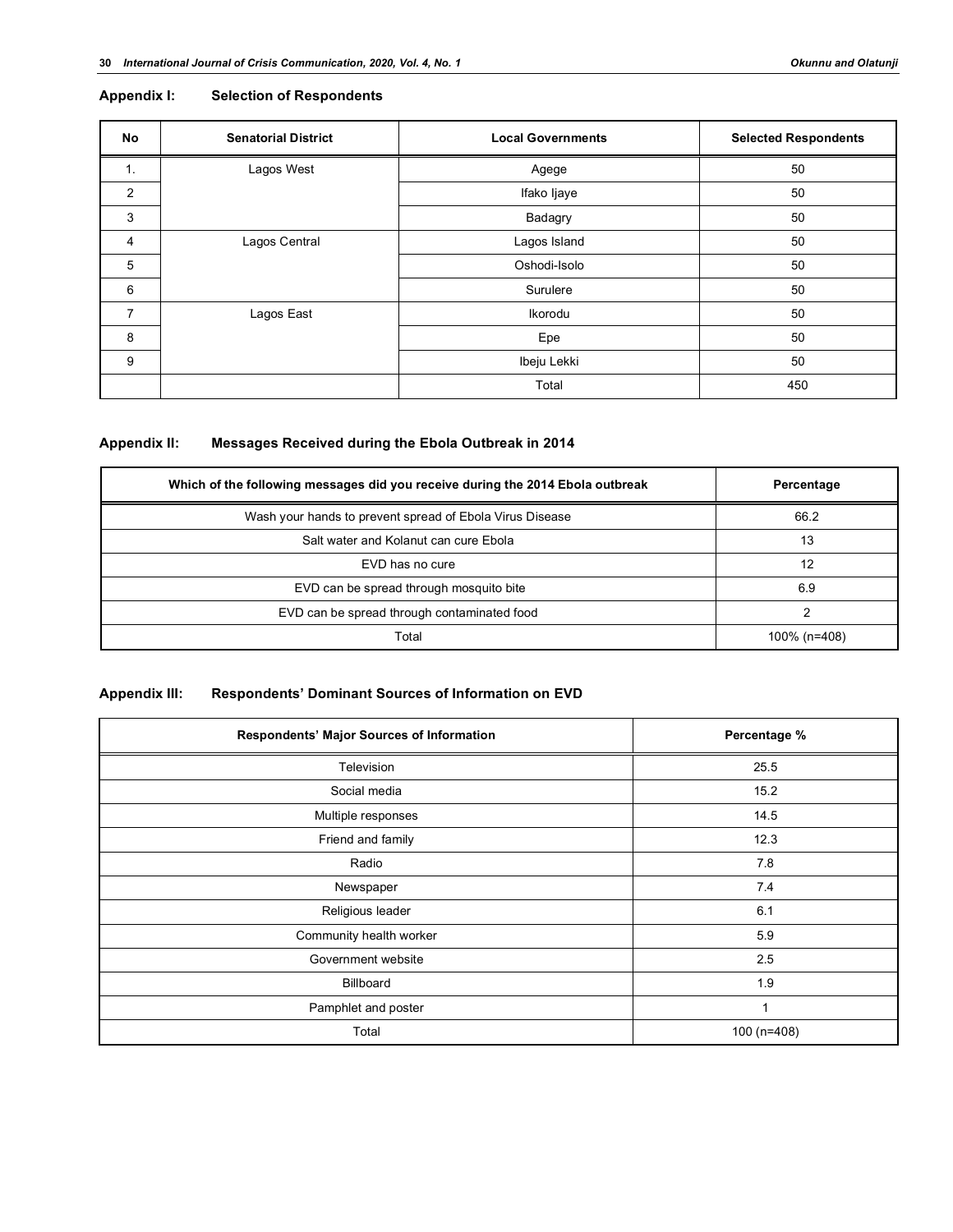|  | <b>Appendix IV:</b> | <b>Respondents' Secondary Sources of Information</b> |
|--|---------------------|------------------------------------------------------|
|--|---------------------|------------------------------------------------------|

| Respondents' Secondary Sources of Information | Percentage         |  |  |
|-----------------------------------------------|--------------------|--|--|
| Social media                                  | 39.2               |  |  |
| Family and friend                             | 26                 |  |  |
| News media                                    | 15                 |  |  |
| Health worker                                 | 8.8                |  |  |
| Government and health website                 | 6.9                |  |  |
| Religious leader                              | 3.2                |  |  |
| No response                                   |                    |  |  |
| Total                                         | 100% ( $n = 408$ ) |  |  |

#### **Appendix V: Respondents' Post Campaign Health Habits on EVD**

| Respondents' post campaign health habits on Ebola virus                           | SΑ   | A    |      | D   | SD  | Total |
|-----------------------------------------------------------------------------------|------|------|------|-----|-----|-------|
| After every activity, I wash my hands regularly                                   | 58.5 | 27.5 | 12   |     |     | 100   |
| wash my hands after every handshake with friends, family<br>members and strangers | 34.8 | 34.8 | 20.2 | 4.1 | 6.1 | 100   |
| use hand sanitisers                                                               | 64   | 27   | 6    | າ   |     | 100   |
| I will report any member of my family suspected to be having EVD<br>symptoms      | 56.5 | 31.3 | 7.2  | 3   | ົ   | 100   |
| If I witness any health emergency, I look for medical experts                     | 62.1 | 24.7 | 10   | 3.2 | 0   | 100   |

#### **REFERENCES**

- [1] UNICEF. Evaluation of UNICEF's response to the Ebola outbreak in West Africa 2014–2015. Evaluation Report. pdf. March 2017. 96: (cited 2020 April 27). Available from https://www.unicef.org/evaldatabase/files/2232-UNICEF-Ebola\_Eval\_report\_web.pdf
- [2] Ayodele IN. Mastering the trade: learning the success, failure and cluelessness of brands, companies & personalities. Badagry-Lagos: Taobel Creative Concept; 2017
- [3] Anorue LI & Nwanguma UQ. An evaluation of audience response to media campaigns on Ebola Virus Disease prevention and control in South-South Nigeria. *Inter J of Comm. and Media Stud.* (IJCMS) ISSN(P): 2250-0014; ISSN(E): Applied Vol. 5, Issue 3, Oct 2015, 1-12; 2015.
- [4] Mbuk EU & Umoh JU. Knowledge, attitude and practices relating to Ebola Virus Disease (EVD) among residents of some military barracks in Kaduna State, Nigeria. *Inter J of Inn. Res. and Adv. Stud. (IJIRAS) Volume 3 Issue* 5, May 2016; 2016.
- [5] Tsegyu' S. An appraisal of mass Media awareness campaign in curbing the spread of Ebola Virus Disease among residents of Minna, Nigeria. *Rev. of Comm. and Media Stud*. Vol 1/ No 2. Pp 77; 2015.
- [6] Jatula V & Lodge T. Media Concentration and its Effect on Politics in Nigeria. African Journal of Media and Communication Studies Vol 2 (1) pp 22-33; 2016. Available on AJMCS - Open Access -Online @http://onlinesciencejournals.com/index.php/ajcs
- [7] Exchange. Integrated Communication. http://www.healthcomms.org/comms/integ/ict-integ.html. (2006). Retrieved Mar. 2006
- [8] Bernhardt JM. Communication at the core of effective public health. *Ame. J of Pub. Hea. 94*(12), 2051–2053; 2004. https://doi.org/10.2105/AJPH.94.12.2051
- [9] Rogers EM & Storey JD. Communication campaigns. In C. R. Berger & S. H. Chaffee, editors. Handbook of communication science (pp. 419-445). Newbury Park: Sage; 1987
- [10] Olatunji RW. Communication and social *c*hange: A *c*ase for *c*ause-related advertising in Nigeria. *Covenant J. of Communication (CJOC), Vol. 1 No. 1 (Maiden Edition),* July, pp27-42; 2013.
- [11] Shuaib F, Gunnala R, Musa EO, Mahoney F J, Oguntimehin O, Nguku PM, Nyanti SB, Knight N, Gwarzo NS, Idigbe O, Nasidi A & Vertefeuille JF . *Ebola Virus Disease Outbreak — Nigeria, July–September 2014;* (2014). Available on *http://www.cdc.gov/mmwr*
- [12] Bandura A. *Self-efficacy: The exercise of control*. New York: Freeman; 1997.
- [13] Bandura A. Social learning theory. New York: General Learning Press; 1977
- [14] Nabavi RT. *Bandura's social learning theory & social cognitive learning theory*, 2014. http://www.researchgate.net
- [15] Bandura A. Social cognitive theory. In Vasta R, editor. *Annals of child development. Six theories of child development* Vol. 6. (pp. 1-60). Greenwich, CT: JAI Press; 1989.
- [16] National Bureau of Statistics. 2017 Demographic Statistics Bulletin. May 2018. Available from https://nigerianstat.gov.ng/download/775
- [17] Gidado S, Oladimeji A, Roberts AA, Nguku, P, Nwangwu IG, Waziri NE, Shuaib F, Oguntimehin O, Musa E, Nzuki C, Nasidi A, Adewuyi P, Daniel T, Olayinka A, Odubanjo O, & Poggensee G. *Public Knowledge, Perception and Source of*